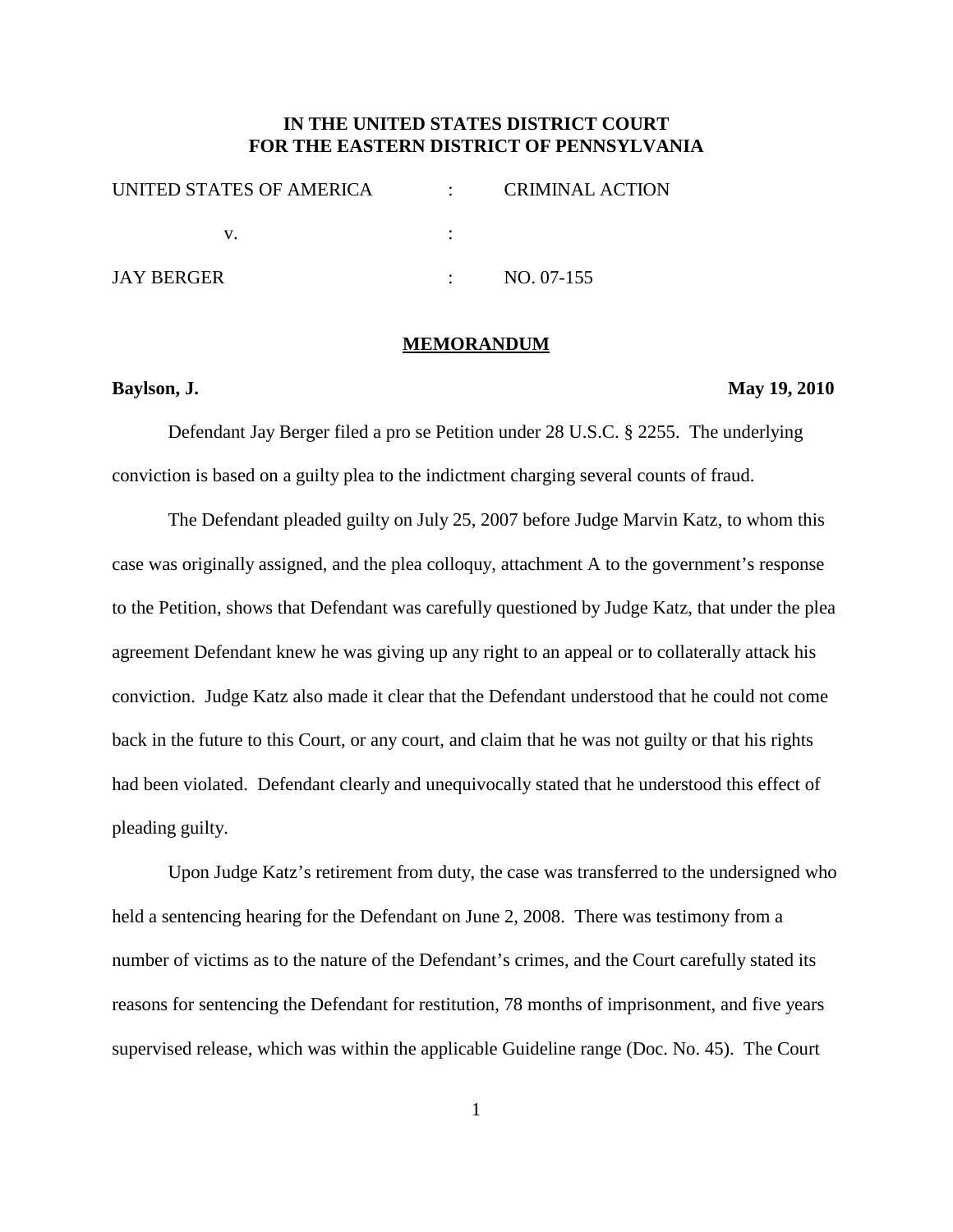stated on the record the reasons for the sentence, pursuant to 18 U.S.C. § 3355.

This Court had previously instructed the government to brief only the issue as to whether Defendant had a right to have this Court consider the merits of his § 2255 Petition in view of the waiver and colloquy at the guilty plea. The government has filed a Motion to Dismiss the Petition under the authority of United States v. Khattak, 273 F.3d 557 (3d Cir. 2001). Defendant asserts a number of constitutional violations, seeks recusal of the undersigned, appointment of counsel, and also that this Court require the government to respond to all of the detailed allegations in his Petition.

After reviewing the papers, including the hearing before Judge Katz, this Court finds that there has been no miscarriage of justice, and no reason why this Court should consider the merits of Defendant's Petition in view of the fact that he clearly waived any post-conviction appellate or collateral attack relief.

An appropriate Order follows.